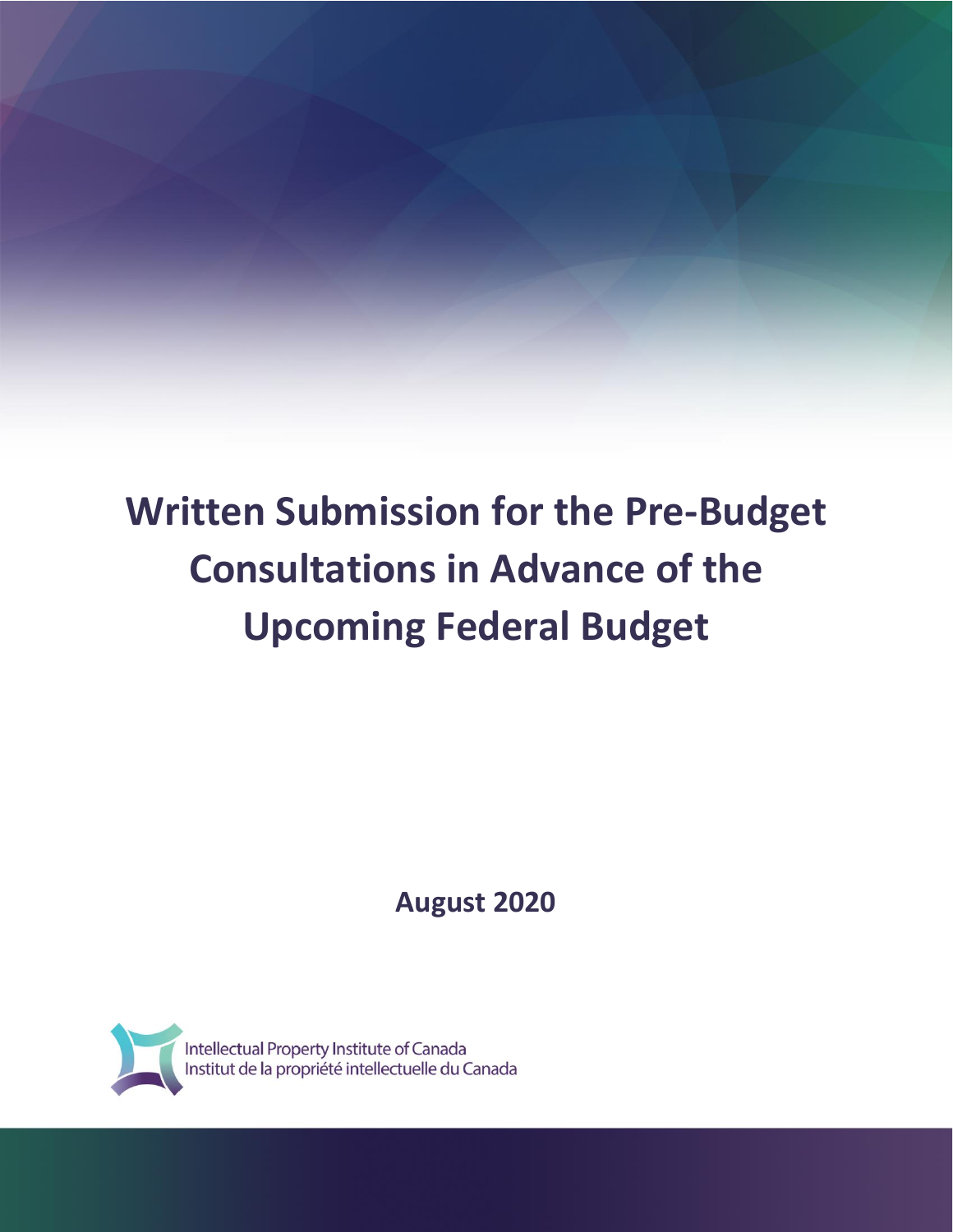### RECOMMENDATIONS

- **Recommendation 1:** We recommend that the Government of Canada implement a First Patent Program or patent incentive program similar to Quebec's Passeport Innovation, to cover both the initial searching and establishment of an IP strategy, and the drafting and filing of at least a first patent application on an invention.
- **Recommendation 2:** We recommend that the Government of Canada stimulus program directed to Canadian SMEs provide funds for Brand Protection Strategy to cover costs associated with clearance searches and trademark applications.
- **Recommendation 3:** IPIC would like to see legislation or policy mandating that all federal government subsidies and research grants must earmark a small percentage of the funds to be used on IP strategic advice and professional services to ensure our public investments in Canadian innovations are protected and commercialized by Canadian companies.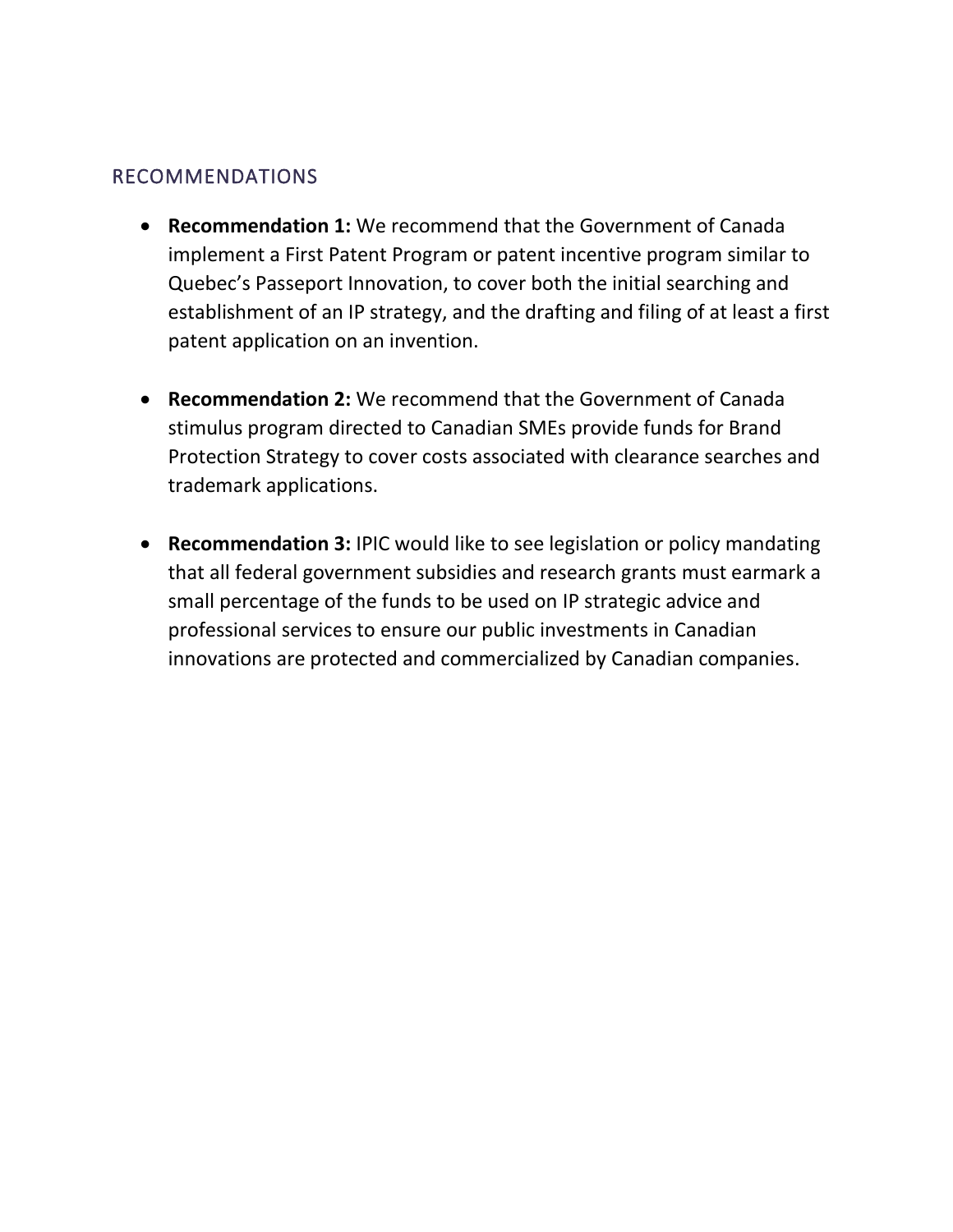## INTRODUCTION

The economic downturn caused by the COVID-19 pandemic has been unprecedented and has impacted nearly every industry in Canada. For example, the latest Statistics Canada report found that Canada lost over 3 million jobs and that the unemployment rate rose to 13.7%.<sup>1</sup> It is likely that things will continue to get worse before they get better. However, it will be important for the Government of Canada to plan for its economic recovery through stimulus programs that will help industries regrow.

Prior to the pandemic, startup companies and small businesses in Canada were some of the fastest growing, creating employment and contributing to the economy. According to Business Development Canada, small businesses employ around 70% of private sector workers in Canada and small-andmedium sized enterprises represent 54% of the economic output produced by the business sector.<sup>2</sup>

Intellectual property (IP) has been proven to drive business growth and success. The 2019 IP Canada Report from the Canadian Intellectual Property Office (CIPO) found that small-and-medium-sized enterprises that are aware of or hold formal IP "are more innovative than SMEs that do not."<sup>3</sup> SMEs holding formal IP were 2.1 times more likely to be innovative in marketing and 2.6 times more likely to be innovative in product offering. The same report found that the same SMEs were 3 times more likely to expand domestically and 4.3 times to expand internationally. Overall, SMEs holding IP were 1.9 times more likely to grow and scale than SMEs without IP.

In order to recover quickly from the COVID-19 pandemic and return to the economic growth levels seen prior to the downturn, governments will need to deploy innovative programs and policies to help small businesses. This includes incentivizing companies that are just beginning and have the potential of being successful. This also includes supporting businesses in acquiring and leveraging tangible and intangible assets, such as patents and trademarks. Programs and policies will need to ensure they support rapid short-term growth and steady long-term success.

The economic impacts of COVID-19 in 2020 are also in contrast to the economic recession from 2008/2009. The last economic contraction in Canada saw a disproportionate impact on industries such as construction and manual labour, which are dominated by men. The current economic situation though has seen further impacts on industries that are dominated by women, such as retail and tourism. Statistics Canada found employment losses from February to April totaled 1,537,000 (-16.9%) for women and 1,468,000 (-14.6%) for men.<sup>4</sup> This means that strategies and policies that governments implement to recover from this economic downturn cannot be the same as in 2008/2009. In light of this, investments in intellectual property are non-gender specific and are able to support various types of industries, from construction through to retail.

IPIC was very pleased to see the Ontario government announce recently that the *[Ontario COVID-19](https://www.ontario.ca/page/ontario-covid-19-rapid-research-fund)  [Rapid Research Fund](https://www.ontario.ca/page/ontario-covid-19-rapid-research-fund)* would earmark a portion of the funds to cover costs associated with licensing and

<sup>1</sup> <https://www150.statcan.gc.ca/n1/daily-quotidien/200605/dq200605a-eng.htm?HPA=1&indid=3587-2&indgeo=0>

<sup>2</sup> [https://www.bdc.ca/en/articles-tools/business-strategy-planning/manage-business/pages/10-things-didnt-know](https://www.bdc.ca/en/articles-tools/business-strategy-planning/manage-business/pages/10-things-didnt-know-canadian-sme.aspx)[canadian-sme.aspx](https://www.bdc.ca/en/articles-tools/business-strategy-planning/manage-business/pages/10-things-didnt-know-canadian-sme.aspx)

<sup>3</sup> [https://www.ic.gc.ca/eic/site/cipointernet-internetopic.nsf/eng/h\\_wr04682.html](https://www.ic.gc.ca/eic/site/cipointernet-internetopic.nsf/eng/h_wr04682.html)

<sup>4</sup> <https://www150.statcan.gc.ca/n1/daily-quotidien/200508/dq200508a-eng.htm?HPA=1&indid=3587-2&indgeo=0>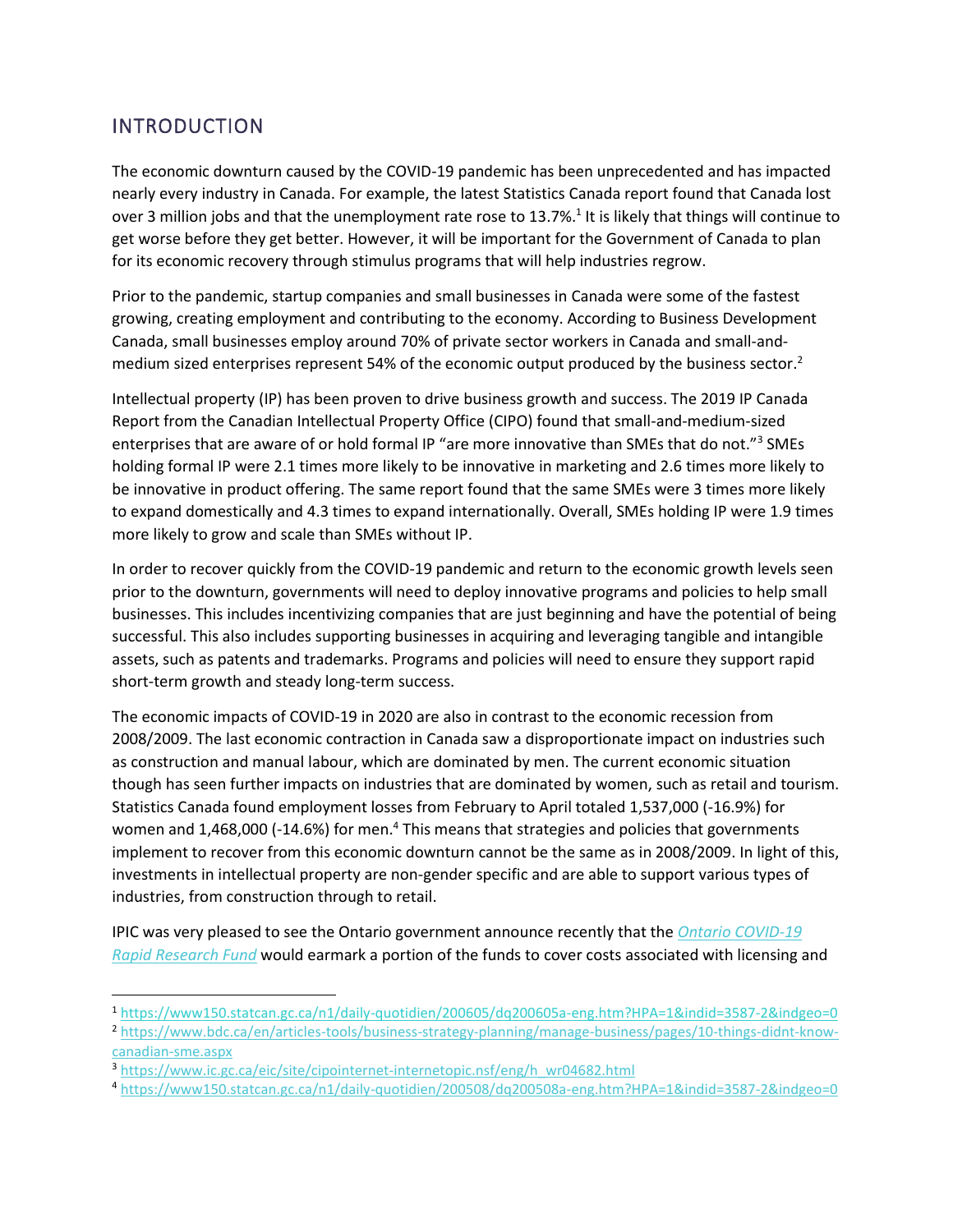commercialization of innovations, including patenting of valuable intellectual property generated by successful applicants. IPIC would like to see all provincial governments and the federal government set aside a portion of all publicly funded subsidies and research grants in a similar manner to ensure our public investments in Canadian innovations are protected and commercialized by Canadian companies.

#### *Canadian patent and trademark agents provide key insights into IP strategy*

Canadian patent agents have the professional qualifications to draft and obtain valid patents, advise businesses on an appropriate patent filing strategy, as well as ensuring that the IP/patent strategy is aligned with the overall business strategy. This advice usually includes novelty searches to ensure that an invention meets the criteria for obtaining a patent, and also includes discussions around a patent filing strategy to take into account both the immediate and longer-term goals of the business including commercial exports and licensing agreements.

Similarly, Canadian trademark agents have the professional qualifications to advise businesses on an appropriate trademark filing and enforcement strategy. Such advice usually includes due diligence to ensure that a trademark is available for use and registration (i.e. that it does not infringe someone else's rights), and also includes discussions around a trademark filing strategy to take into account both the immediate and longer term goals of the business. Encouraging Canadian businesses to be proactive in seeking strategic trademark advice from the outset would help to stimulate the economy by providing such businesses with a robust brand strategy. Such a strategy can be relied upon as the business establishes itself (or its new product or service offering in Canada), and can continue to be relied upon as the business expands within and beyond Canada.

Encouraging Canadian businesses to be proactive in seeking strategic patent and trademark advice from the outset would help to stimulate the economy by providing such businesses with a robust IP strategy. Such a strategy can be relied upon as the business establishes itself (or its new product or service offering in Canada), and can continue to be relied upon as the business expands within and beyond Canada.

The following are two other programs with proven results which, when adopted, will support Canada's economic recovery.

## **FIRST PATENT PROGRAM INCENTIVE**

A First Patent Program incentivizes businesses to patent their inventions and drives economic growth. For example, the Office of Chief Economist of the United States Patent and Trademark Office (USPTO) recently studied the effect of a patent on 45,819 start-ups who filed their first patent application in the USPTO. The study confirmed that a patent grant has a significant economic impact on these start-ups, such as on sales growth (51%), employment growth (36%) and an improvement of the quality of subsequent innovations.

In line with this observation, the Government of Quebec launched a First Patent Program in July 2015 to encourage small and medium-sized businesses to seek a patent on their inventions. Quebec's program subsidizes 50% of the incurred expenses, up to \$25,000, for a first patent filing. The initial phase of the program was so successful that funds allocated to the program were exhausted prior to the end of the fiscal period.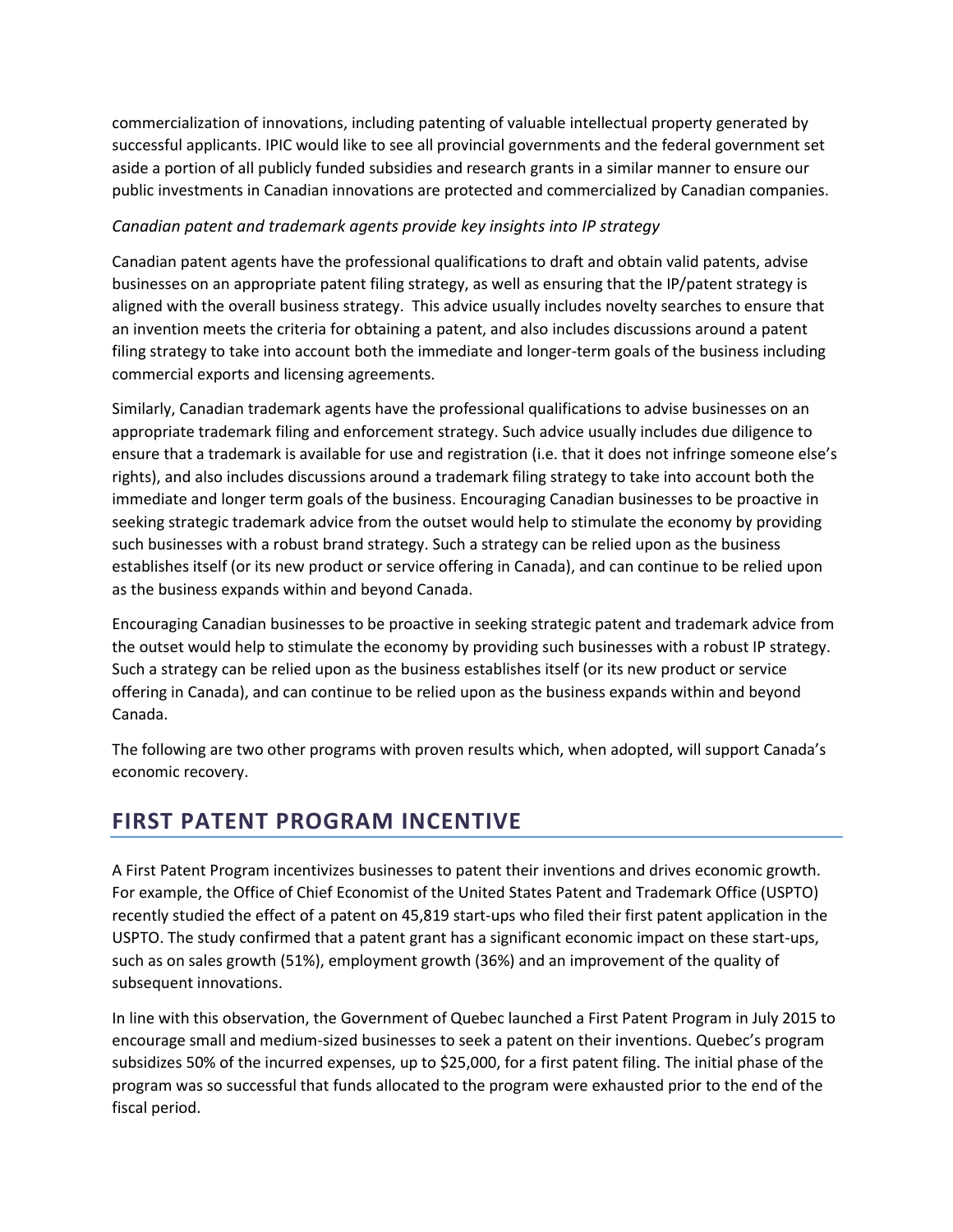Québec's program ran for three years, before being rolled in to a more general "Passeport Innovation" program. Under the new program, the amounts available to a business are greater (up to \$500,000), but is more general, capturing not only intellectual property, but innovation at large.

IPIC advocates for all programs that support innovation, and the subsequent conversion of innovation into IP assets, which increase the value of a business, and provide easier access to capital, growth and highly qualified personnel. However, IPIC specifically recommends governments adopt more targeted measures, for example earmarking funds to support Canadian small businesses IP activity, as opposed to more general measures that target IP promotion and awareness as part of an overall strategy.

Thus, in order to support long-term economic growth and support the establishment of high-growth companies in Canada, we recommend that the government implement:

- a First Patent Program or patent incentive program similar to Quebec's Passeport Innovation, to cover both the initial searching and establishment of an IP strategy, and the drafting and filing of at least a first patent application on an invention.
- However, due to the immense economic downturn caused by the COVID-19 pandemic, we recommend the credit be increased to 100% of incurred expenses, up to \$25,000.
	- $\circ$  We recommend the 100% coverage be made available for expenses incurred until the end of 2021.
	- $\circ$  After that, the government may choose to either retain the 100% coverage, or reduce the coverage to 50% of incurred expenses, or a higher amount.

This will allow small businesses to easily access the program, file patents on their inventions, and grow at an exponential rate compared to companies who do not own intangible assets. It will also provide inventors, start-ups and small businesses with an asset which will allow them to grow in the long-term. A patent incentive program has both a short-term effect, and a long-term reach, by supporting companies now and well into the future.

# **BRAND STRATEGY AND PROTECTION INCENTIVE**

The concept of "innovation" is not restricted to patents; it also extends to trademarks.

While patents protect an invention, which underlies a new product, process, or improvement, trademarks protect the brands that permit businesses to distinguish their products and services from those of their competitors. Consumers rely on brands to identify the source of products or services; it is the brand, or trademark, which will ultimately resonate with consumers, and create market demand. Therefore, registered trademarks are key intellectual property assets for Canadian businesses, and the protection of trademarks is an essential step in commercializing Canadian innovation in both domestic and global markets.

#### *Strong trademarks are essential for domestic and international growth*

In today's global economy, having a strong trademark is an essential underpinning to a Canadian company's growth strategy. A strong trademark is one which not only reflects well among consumers from a marketing perspective, but which is also protectable through registrations obtained by following the application processes in various trademarks offices. Canadian businesses benefit from securing